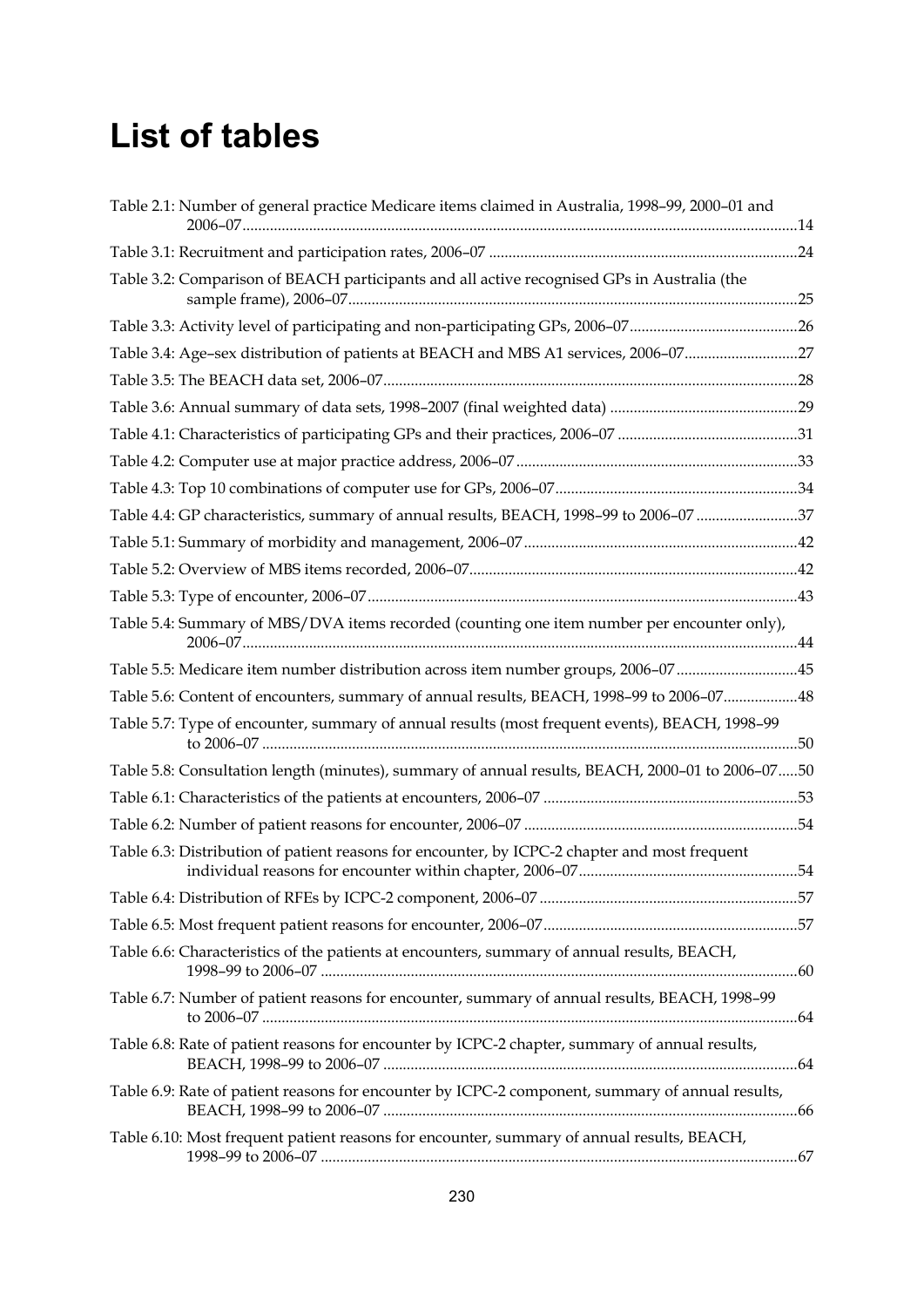| Table 7.2: Distribution of problems managed, by ICPC-2 chapter and most frequent individual  |  |
|----------------------------------------------------------------------------------------------|--|
| Table 7.3: Distribution of problems managed, by ICPC-2 component, 2006-07 74                 |  |
|                                                                                              |  |
|                                                                                              |  |
|                                                                                              |  |
| Table 7.7: Work-related problems by type and most frequently managed individual problems,    |  |
| Table 7.8: Number of problems managed at an encounter, summary of annual results, BEACH,     |  |
| Table 7.9: Distribution of problems managed, by ICPC-2 component, summary of annual results, |  |
| Table 7.10: Distribution of problems managed, by ICPC-2 chapter summary of annual results,   |  |
| Table 7.11: Most frequently managed problems, summary of annual results, BEACH, 1998-99 to   |  |
| Table 7.12: Most frequently managed new problems, summary of annual results, BEACH, 1998-99  |  |
| Table 7.13: Most frequently managed chronic problems, summary of annual results, BEACH,      |  |
|                                                                                              |  |
| Table 8.2: Encounters and problems for which management was recorded, 2006-07 96             |  |
|                                                                                              |  |
| Table 8.4: Summary of management, summary of annual results, BEACH, 1998-99 to 2006-07100    |  |
| Table 8.5: Encounters and problems for which at least one management was recorded102         |  |
| Table 9.1: Distribution of prescribed medications, by ATC Levels 1, 3 and 5, 2006-07107      |  |
| Table 9.2: Most frequently prescribed medications (CAPS generic level), 2006-07110           |  |
|                                                                                              |  |
|                                                                                              |  |
| Table 9.5: Rates of medications prescribed, advised for over-the-counter purchase, supplied, |  |
| Table 9.6: Number of repeats for prescribed medications, summary of annual results, BEACH,   |  |
| Table 9.7: Distribution of prescribed medications by ATC Level 2, summary of annual results, |  |
| Table 9.8: Most frequently prescribed medications (CAPS generic), summary of annual results, |  |
| Table 9.9: Medications most frequently supplied by GPs, summary of annual results, BEACH,    |  |
| Table 9.10: Most frequently advised over-the-counter medications, summary of annual results, |  |
|                                                                                              |  |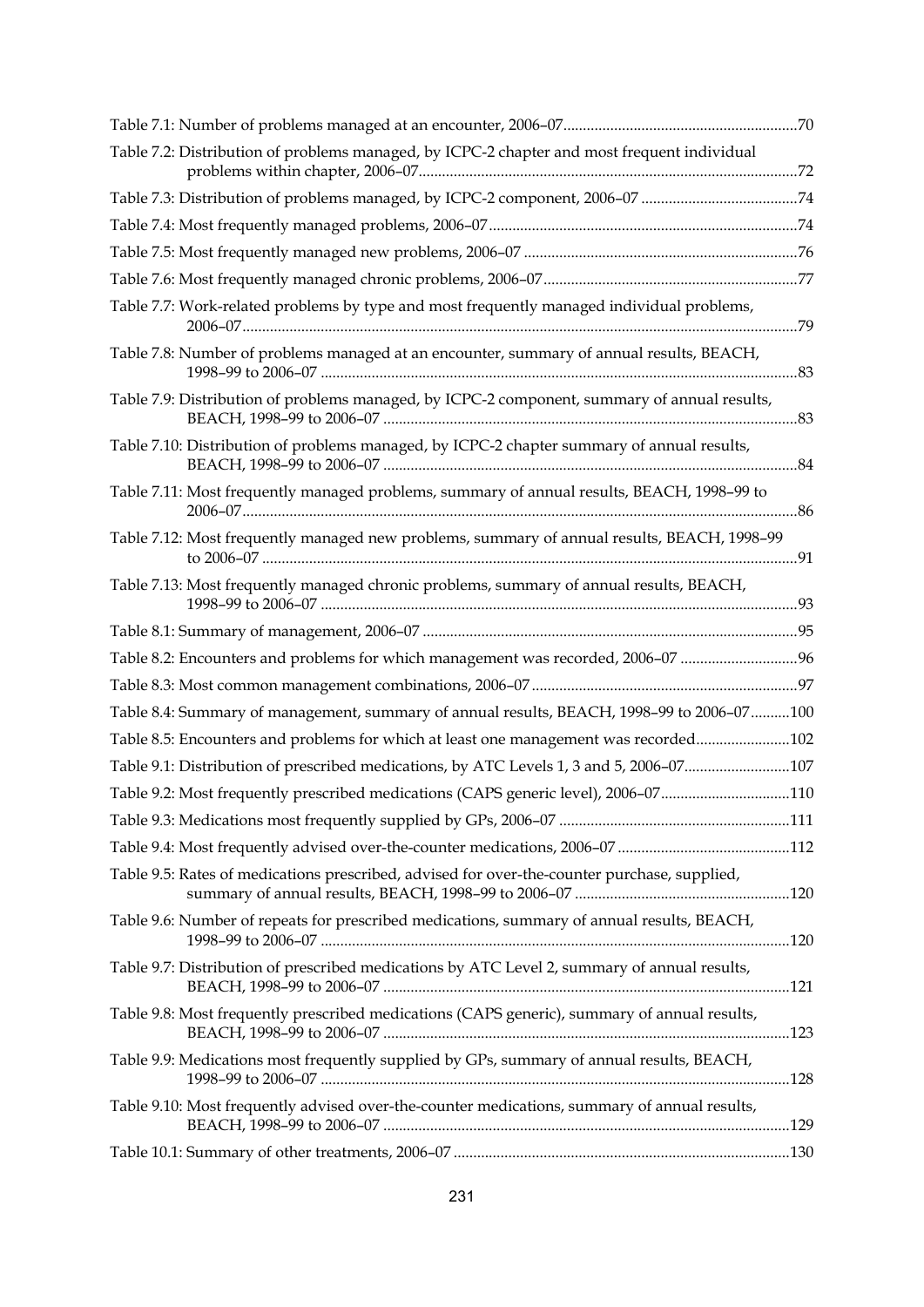| Table 10.2: Relationship between other treatments and pharmacological treatments, 2006-07 131    |  |
|--------------------------------------------------------------------------------------------------|--|
|                                                                                                  |  |
| Table 10.4: The 10 most common problems managed with a clinical treatment, 2006-07133            |  |
|                                                                                                  |  |
| Table 10.6: The 10 most common problems managed with a procedural treatment, 2006-07 135         |  |
| Table 10.7: The most frequent clinical treatments, summary of annual results, BEACH, 1998-99 to  |  |
| Table 10.8: The most common problems managed with a clinical treatment, summary of annual        |  |
| Table 10.9: The most frequent procedural treatments, summary of annual results, BEACH,           |  |
| Table 10.10: The most common problems managed with a procedural treatment, summary of            |  |
|                                                                                                  |  |
|                                                                                                  |  |
| Table 11.3: The 10 problems most frequently referred to a medical specialist, 2006-07 147        |  |
| Table 11.4: The 10 problems most frequently referred to allied health services, 2006-07147       |  |
|                                                                                                  |  |
| Table 11.6: The most frequent referrals, summary of annual results, BEACH, 1998-99 to 2006-07149 |  |
| Table 12.1: Number of encounters and problems for which pathology or imaging ordered,            |  |
| Table 12.2: Distribution of pathology orders across MBS pathology groups and most frequent       |  |
| Table 12.3: The 10 problems for which pathology was most frequently ordered, 2006-07 154         |  |
| Table 12.4: The most frequent imaging tests ordered, by MBS group, 2006-07 155                   |  |
| Table 12.5: The 10 problems for which an imaging test was most frequently ordered, 2006-07 157   |  |
|                                                                                                  |  |
| Table 12.7: Number of encounters where pathology/imaging ordered, summary of annual results,     |  |
| Table 12.8: Distribution of pathology orders across pathology groups, summary of annual results, |  |
| Table 12.9: Most frequent imaging tests ordered, summary of annual results, BEACH, 1998-99 to    |  |
| Table 13.1: Distribution of practice nurse item numbers recorded at encounter, 2006-07 163       |  |
|                                                                                                  |  |
|                                                                                                  |  |
| Table 13.4: The most common problems managed with the involvement of practice nurse,             |  |
| Table 13.5: Practice nurse item numbers claimable at GP-patient encounters, 2005-06 and          |  |
|                                                                                                  |  |
|                                                                                                  |  |